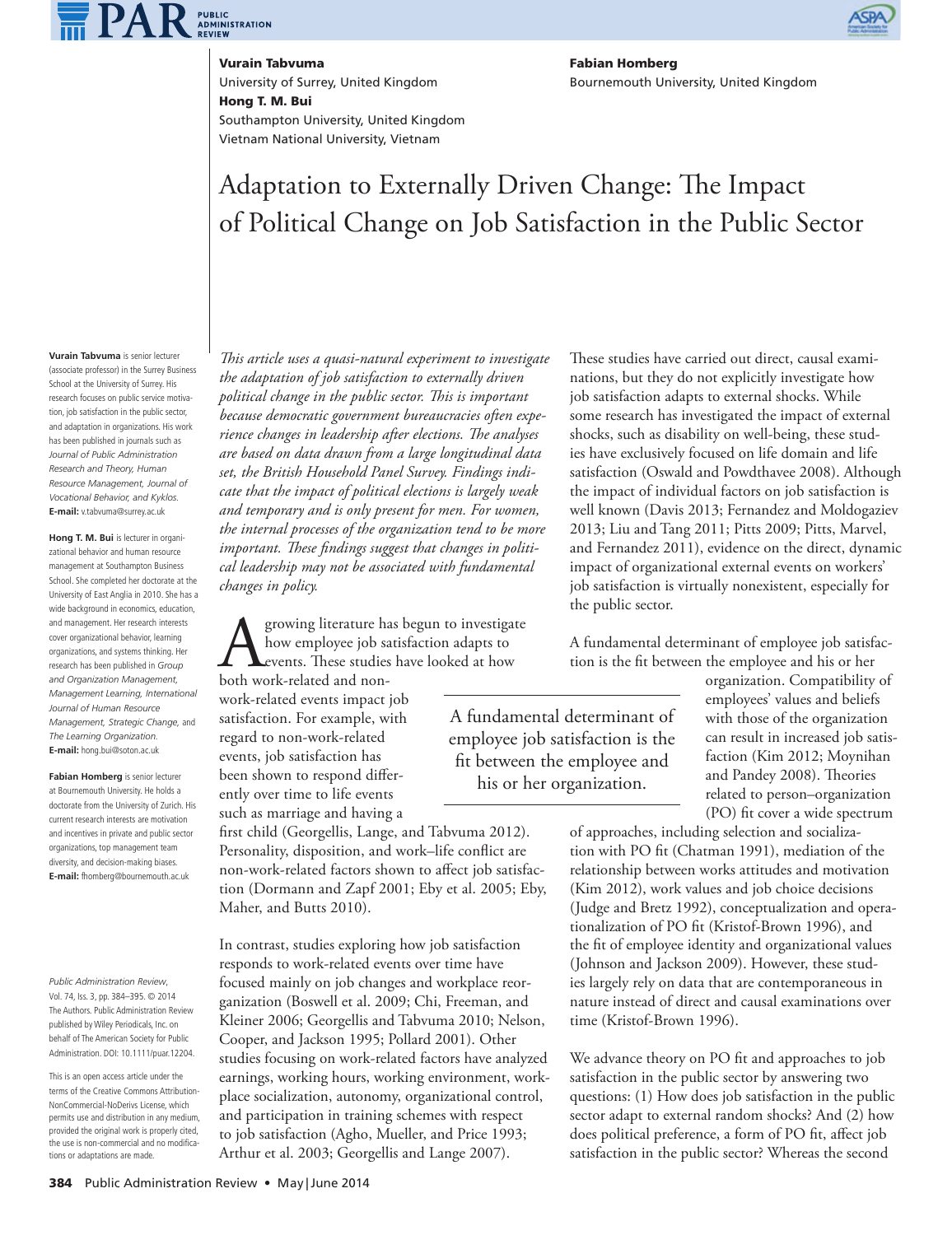question can be considered reasonably standard but still worthwhile of being investigated, the first one, focusing on adaptation, brings a considerably new and interesting element to the study of PO fit. Studying adaptation patterns generates insights on how individuals cope with (un)expected events and how this translates into their professional lives.

According to Colquitt and Zapata-Phelan (2007), empirical research can make theoretical contributions through testing and building theory. This article emphasizes theory testing by exploiting a longitudinal data set for the analysis of PO fit in the public sector, with predictions grounded in PO fit theory. Additionally, we contribute to the adaptation literature and extend it to the public sector. The study of unexplored processes ranks high on the theoretical contribution taxonomy (Colquitt and Zapata-Phelan 2007). Therefore, in this article, we aim to cover the following points:

First, we consider the results of political elections to be an external shock to the public sector. We use the results of political elections in a quasi-natural experiment to examine the adaptation of job satisfaction in the public sector. This leads to better understanding of how the job satisfaction and well-being of public sector workers responds to external events. This is especially important because job satisfaction is related to observable workplace behaviors, including absenteeism, organizational commitment, productivity, and quits (Clark, Georgellis, and Sanfey 1998; Judge et al. 2001; Schleicher, Watt, and Greguras 2004; Scott and Taylor 1985).

Second, we focus on the matching of employee political preference to the political type of the governing senior elected officials and its impact on job satisfaction of public sector employees. Ultimately the public sector is led by elected politicians whose decisions and actions are influenced by their political affiliation. We argue that such politically driven behavior simultaneously determines whether the culture, climate, and values of public sector organizations are congruent with employee values. (Dutton, Dukerich, and Harquail 1994). "Preference matching" occurs when an individual's preferred political party governs at the national level. Such value congruence may ultimately lead to increased job satisfaction (Kim 2012; Moynihan and Pandey 2008).

The results further have the potential to challenge standard PO fit theory, which relies on the assumption of value congruence. Values are considered to be relatively stable over time (Chatman 1989, 1991), and their fit with the values represented by the organization determines job satisfaction levels. However, if we find evidence for adaptation in the case of matched political preferences—that is, job satisfaction falls to baseline levels although values are aligned—PO fit theory can be criticized.

Our analyses are based on data drawn from the British Household Panel Survey, a large longitudinal data set. The present study extends previous PO fit research by making three major contributions: First, we contribute to the nascent body of research examining the adaptation of job satisfaction to work-related and non-work-related events by investigating adaptation in the public sector.

A political party preference match between public sector employees and senior governing elected officials is likely to result in a high level of value congruence between such public sector employees and the organization.

Second, we focus our analysis on adaptation to an external shock. The literature on adaptation largely considers events that are entirely or partly endogenous (e.g., marriage, voluntary job change). It does not investigate adaptation to external events. Thus, this article opens new avenues for research on job satisfaction. Third, the effect of political preferences on job satisfaction is seldom investigated, although it might have a critical impact on the performance of public sector organizations. In addition, we highlight how the effects of political preference matching differ across gender.

# **Theoretical Development**

The following sections outline approaches to PO fit and its relation to job satisfaction and political preferences as external shocks. We also discuss adaptation issues and gender differences in job satisfaction. Ultimately, each section derives hypotheses.

# *Person–Organization Fit and Political Preferences*

PO fit considers the compatibility between individuals and organizations. It occurs when "(a) at least one entity provides what the other needs, (b) they share similar fundamental characteristics, or (c) both" (Kristof-Brown 1996, 4). PO fit is often understood as value congruence (Chatman 1989; Liedtka 1989). According to the theory of work adjustment, job satisfaction represents employees' subjective evaluation of the degree to which their requirements are met by the work environment (Bretz and Judge 1994). The theory states that the fit between employees and the organization determines the level of job satisfaction experienced by employees.

Increasingly, the PO fit literature has focused on employee–organization value congruence. Value congruence between employees and organizations refers to the compatibility of the employee's values and beliefs with those represented by the organization (Ren 2010). Value congruence is particularly important because values are relatively stable over time and guide people's attitudes, judgments, and behaviors (Chatman 1989, 1991). Individuals' political preferences are deemed to be a good proxy for deeply rooted individual beliefs and values. This is because they capture deeply embedded value systems in any given personality. Many voters think of themselves as long-term party supporters and remain loyal to the same party across different elections (Inglehart and Klingemann 1979).

Organizational values convey information about expectations and formal and informal rules, which connect the individual employee to the broader organizational context (Johnson and Jackson 2009). Studies have shown that high-ranking members of organizations, such as top management teams, strongly influence the values and culture of organizations (Hoffman et al. 2011). We argue that governing senior elected officials influence the culture, climate, and values of public sector organizations through their policy and

management decisions. Because those decisions and actions are strongly influenced by the elected official's political affiliation, the political affiliation of senior elected officials will determine whether the culture, climate, and values of public sector organizations are congruent with employee values.

Having a political party preference match between public sector employees and senior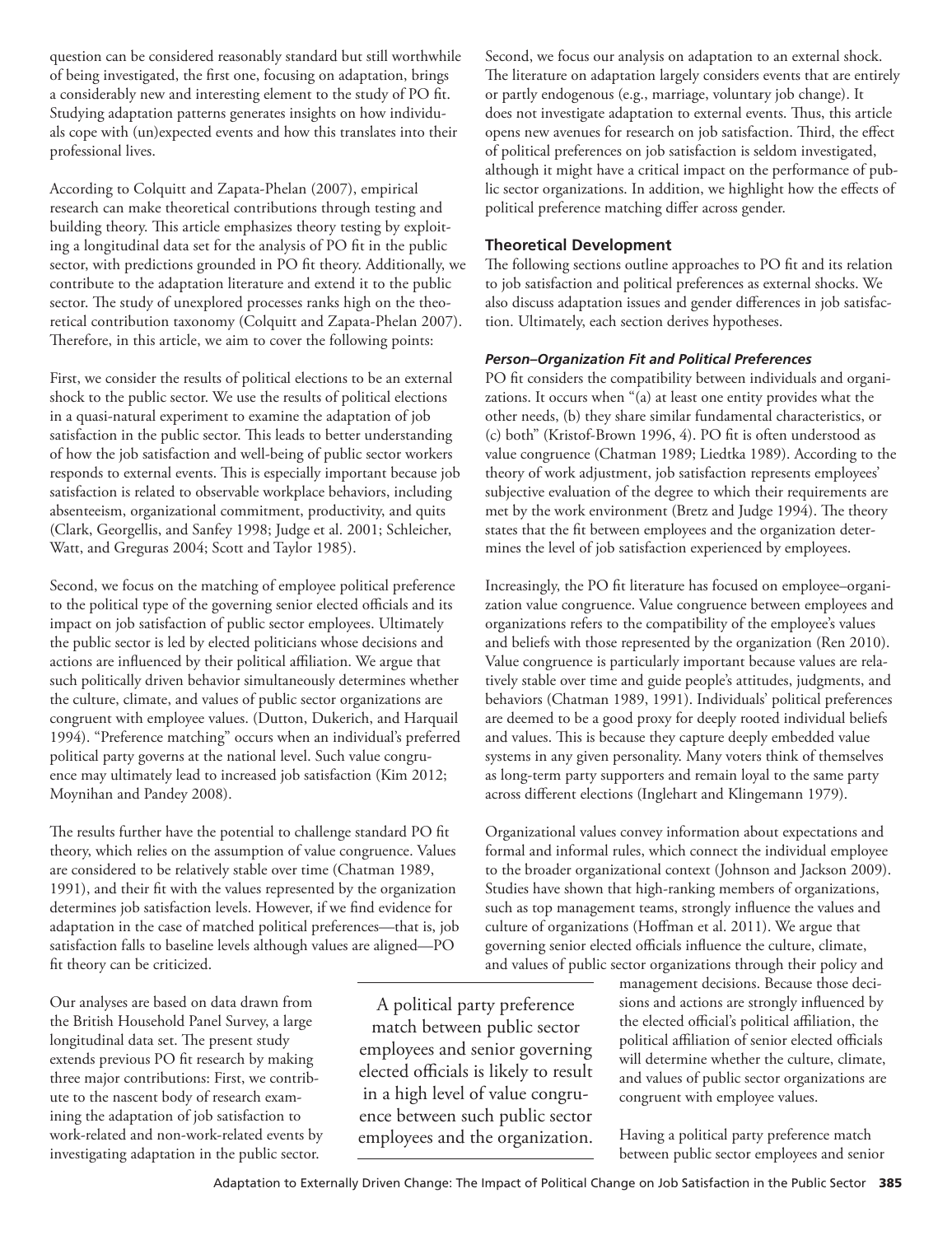governing elected officials is likely to result in a high level of value congruence between such public sector employees and the organization. This is because senior governing officials will influence the values and culture of the organization to reflect their political values and beliefs. This high degree of value congruence between employees and the organization will imply that matching employees will derive greater job satisfaction from working in the public sector. Consequently, we derive the following hypothesis:

**Hypothesis 1:** Political party preference matching between employees and senior governing elected officials is associated with higher job satisfaction in the public sector.

#### *External Shocks*

The outcomes of political elections are, to a large extent, external to the public sector. The change in senior elected governing officials can have both positive and negative effects on the job satisfaction of public sector workers with matching political preferences. First, as discussed earlier, job satisfaction will likely increase if the political preference of public sector workers matches the political affiliation of the new senior elected governing officials because of value congruence.

Second, internal processes of the organization are likely to change following an external change in public sector political leadership (Van Wart 2003). A change in leadership will result in some reorganization of the public sector. Research shows that job satisfaction decreases immediately before and during reorganization in the workplace. This decrease in job satisfaction is attributed to uncertainty during reorganization and is found in various forms of workplace restructuring, including restructuring of local government, privatization, and intracompany job transfers (Nelson, Cooper, and Jackson 1995; Pollard 2001). Because the public sector goes through significant reorganization when new senior officials govern following an election, we can expect employee job satisfaction to be adversely affected during that reorganization.

The change in senior governing officials will have a positive effect on the job satisfaction of preference-matching public sector employees if the positive effect of political party preference matching is greater than the negative effect of workplace reorganization on job satisfaction. The euphoria and positive emotion associated with a preferred political party winning an election is experienced immediately after the election. Typically, changes in the working of the organization only begin to be implemented several months after the election and continue for several years thereafter. Thus, the negative impact of workplace reorganization on job satisfaction will take place sometime after the election. Therefore, we expect the job satisfaction of preference-matching public employees to increase immediately after an election that elects their preferred political party.

**Hypothesis 2:** A change in public sector political leadership will positively impact the job satisfaction of preference-matching public sector employees.

#### *Adaptation and Internal Processes of the Organization*

Recently, researchers have become interested in analyzing patterns of adaptation to life events (Clark et al. 2008; Georgellis, Lange, and Tabvuma 2012; Georgellis and Tabvuma 2010). Adaptation is founded on the psychological literature on set point theory, which argues that individuals have happiness set points to which they inevitably return following disruptive life events (Headey and Wearing 1989). A number of studies have used large-scale longitudinal data to look for evidence of adaptation to economic and life events (Catalano and Dooley 1983; Clark et al. 2008; Frijters, Johnston, and Shields 2011). For example, Clark et al. (2008) found evidence of complete adaptation of life satisfaction to marriage, childbirth, widowhood, and divorce. However, they found no evidence of adaptation to unemployment. With respect to job satisfaction, Georgellis, Lange, and Tabvuma (2012) found evidence that job satisfaction does not adapt to the birth of a first child for women. Georgellis and Tabvuma (2010) found evidence that the increase in job satisfaction after a job change from the private sector to the public sector does not dissipate. The events that this literature has focused on are largely endogenous or partially endogenous events. Very few studies have looked at adaptation to external events. One exception is the study by Oswald and Powdthavee (2008), which found evidence of incomplete adaptation to disability, a largely external event. In this article, we contribute to the study of adaptation to external events by investigating the impact of election results, which are largely external, on the job satisfaction of public sector workers.

Adaptation theory implies that preference matching will only have a positive impact on job satisfaction for a limited period of time, as job satisfaction will eventually adapt back to a baseline level. The emotional response to an event is a main feature of adaptation processes. Events whose outcomes are below expectations or whose impact takes place over a short time period will result in emotional responses of shorter duration. In contrast, events whose impact is continuous and sustained will result in emotional responses over a longer duration. Therefore, the outcome of events experienced by the organization will significantly determine the length of time it takes for well-being in the workplace to return to pre-event levels. This is especially relevant when we consider the context of U.K. politics. The Labor and Conservative parties in the United Kingdom have converged dramatically on economic and social policy over the past two decades in an attempt to win votes (Adams, Green, and Milazzo 2012). Indeed, the Tony Blair government was accused of being a right-wing government in disguise (Adams, Green, and Milazzo 2012). As a result, its supporters were likely disappointed and frustrated by the economic and social policies pursued by the new governing party. This would be expected to lead to lower job satisfaction among public sector workers supporting this party. Also, adaptation to baseline occurs relatively quickly after the election.

**Hypothesis 3:** Job satisfaction quickly reverts to a baseline level after political party preference matching.

#### *Gender Differences in Job Satisfaction*

Gender differences in labor market attachment, job satisfaction, work–life conflict, and workplace values are well documented in the literature (Clark 1997; Hodson 1989; Sousa-Poza and Sousa-Poza 2003). A large body of empirical evidence has shown that women hold greater responsibility in household work and raising children than their male counterparts (Wiersma 1990). However, Clark (1997) argues that gender differences in job satisfaction should be transitory.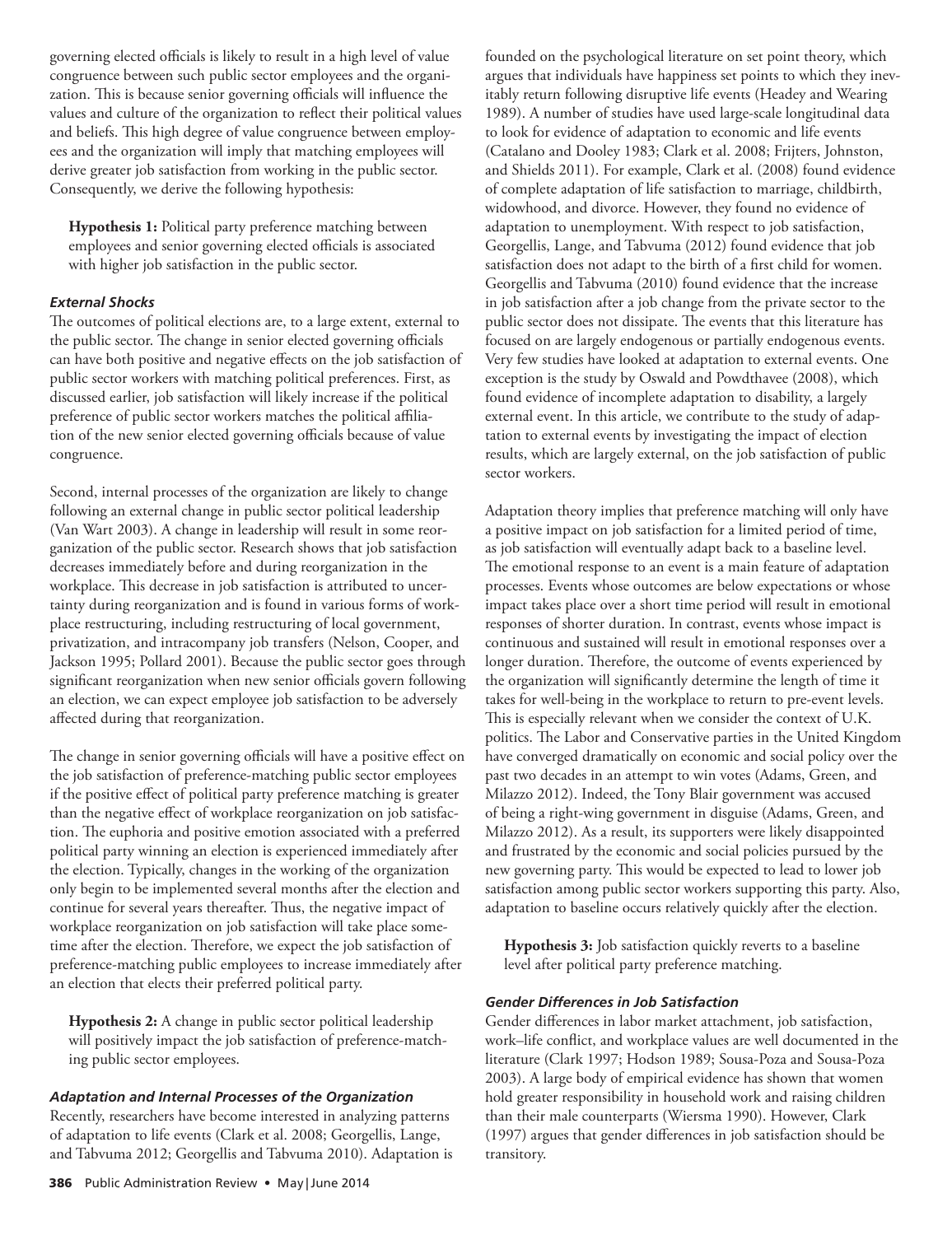In addition, the analysis of gender and political preferences has provided interesting insights on the differences between men and women in political issue identification and prioritization. For example, women are more likely to prioritize education and health care issues, and men are more likely to select the economy as their most important election issue (Campbell 2004). Furthermore, men

are found to be more committed and attached to political parties (Pratto, Stallworth, and Sidanius 1997). Such gender differences are likely to be an important moderating factor in the influence of external change on job satisfaction, as women may find it more difficult to adjust to changes brought about by new political leadership. Because there are important gender differences in political issue identification and commitment, gender may moderate the impact of external change on job satisfaction in the public sector. Therefore, we hypothesize,

**Hypothesis 4:** Women's job satisfaction is more likely to be adversely affected by external change in the public sector than men's job satisfaction.

# **Data and Methodology** *Sample*

The data set comprises the first 18 waves of the British Household Panel Survey (BHPS). The BHPS is an annual survey consisting of a nationally representative sample of about 5,500 households recruited in 1991, containing approximately 10,000 individuals. The sample is a stratified clustered design drawn from the Postcode Address File. All residents present at those addresses at the first wave of the survey were reinterviewed each successive year, and they were followed thereafter, even if they moved to a new household. The BHPS is an unbalanced panel in that although approximately 10,000 individuals are interviewed year to year, some individuals drop out from the sample. Because of attrition, men remain in the survey for an average of 4.9 years, while women remain in the sample for 4.7 years from 1991 to 2008 in our final sample.

The longitudinal nature of the BHPS allows us to identify public sector workers before and after political elections, thus providing a quasi-natural experiment, as the results of political elections are largely external to the public sector. In addition, the BHPS provides a rich source of information on demographic and labor market characteristics, as well as information on individuals' subjective evaluation of their jobs, their economic situation, and their political preferences.<sup>1</sup>

In our sample, we have 1,667 men whom we observe 8,159 times from 1991 to 2008 and 2,519 women whom we observe 11,893 times from 1991 to 2008. Thus, our final sample consists of 8,159 and 11,893 person-year observations for men and women, respectively. The sample consists of full-time workers in the public sector ages 16 to 65. Our sample does not include any part-time or unemployed individuals.

# *Identifi cation of Political Preferences*

Using exclusive categories, respondents are required to identify which political party they are closest to: Conservative, Labour, Liberal Democrats (Liberals/Social Democratic Party [SDP]), Scottish

The analysis of gender and political preferences has provided interesting insights on the differences between men and women in political issue identification and prioritization.

Nationalists, Plaid Cymru, Green Party, or other parties. Political party preference is identified after the respondent answer yes to either of the following questions: "Generally speaking do you think of yourself as a supporter of any one political party?" or "Do you think of yourself as a little closer to one political party than to the others?" Because of the small number of observations, the Liberal Democrats (Liberals/

SDP), Scottish Nationalists, Plaid Cymru, and Green Party were reclassified as other parties. This question was asked in every year in which the panel data were collected. Table 1 shows the distribution of political party preference among public sector workers.

# *Matched Political Preferences*

Matched political preferences occur when, at a given point in time, a public sector employee's preferred political party is governing at the national level. In our sample, the Conservative Party was in power from 1991 to 1996, and the Labour Party was in power from 1997 to 2008.2 Four interaction terms are created to identify when political preferences matched and mismatched the governing political party.

#### *Dependent Variable*

The dependent variable is overall job satisfaction. Overall job satisfaction is measured on an ordinal Likert scale ranging from 1 to 7, where a value of 1 corresponds to "not satisfied at all" and a value of 7 corresponds to "completely satisfied." The measure is constructed from individuals' responses to the question, "I am going to read out a list of various aspects of jobs, and after each one I'd like you to tell me from this card (19) which number best describes how satisfied or dissatisfied you are with that particular aspect of your present job."3 Various studies show that a single-item overall job satisfaction measure performs well as opposed to multiple item and domain measures of job satisfaction (Georgellis and Lange 2012; Wanous, Reichers, and Hudy 1997).

#### *Control Variables*

We use a common set of control variables to minimize the impact of biasing effects. We control for demographic and job characteristics.

**Table 1** Political Party Preferences of Public Sector Workers

|       |            | Men    |              |            | Women  |              |
|-------|------------|--------|--------------|------------|--------|--------------|
| Year  | Year Total | Labour | Conservative | Year Total | Labour | Conservative |
| 1991  | 484        | 180    | 125          | 512        | 159    | 130          |
| 1992  | 163        | 47     | 33           | 276        | 54     | 51           |
| 1993  | 422        | 176    | 84           | 490        | 180    | 95           |
| 1994  | 408        | 184    | 73           | 491        | 186    | 67           |
| 1995  | 386        | 187    | 68           | 489        | 195    | 71           |
| 1996  | 387        | 180    | 81           | 509        | 187    | 77           |
| 1997  | 358        | 176    | 53           | 512        | 242    | 64           |
| 1998  | 384        | 173    | 52           | 553        | 216    | 80           |
| 1999  | 574        | 213    | 67           | 835        | 302    | 88           |
| 2000  | 560        | 204    | 77           | 834        | 294    | 92           |
| 2001  | 579        | 214    | 69           | 875        | 326    | 91           |
| 2002  | 515        | 170    | 63           | 773        | 272    | 66           |
| 2003  | 495        | 155    | 63           | 782        | 225    | 69           |
| 2004  | 494        | 154    | 69           | 793        | 228    | 77           |
| 2005  | 505        | 164    | 59           | 827        | 254    | 80           |
| 2006  | 500        | 152    | 73           | 811        | 227    | 79           |
| 2007  | 486        | 142    | 68           | 788        | 230    | 75           |
| 2008  | 459        | 138    | 69           | 743        | 176    | 81           |
| Total | 8,159      | 3,009  | 1,246        | 11,893     | 3,953  | 1,433        |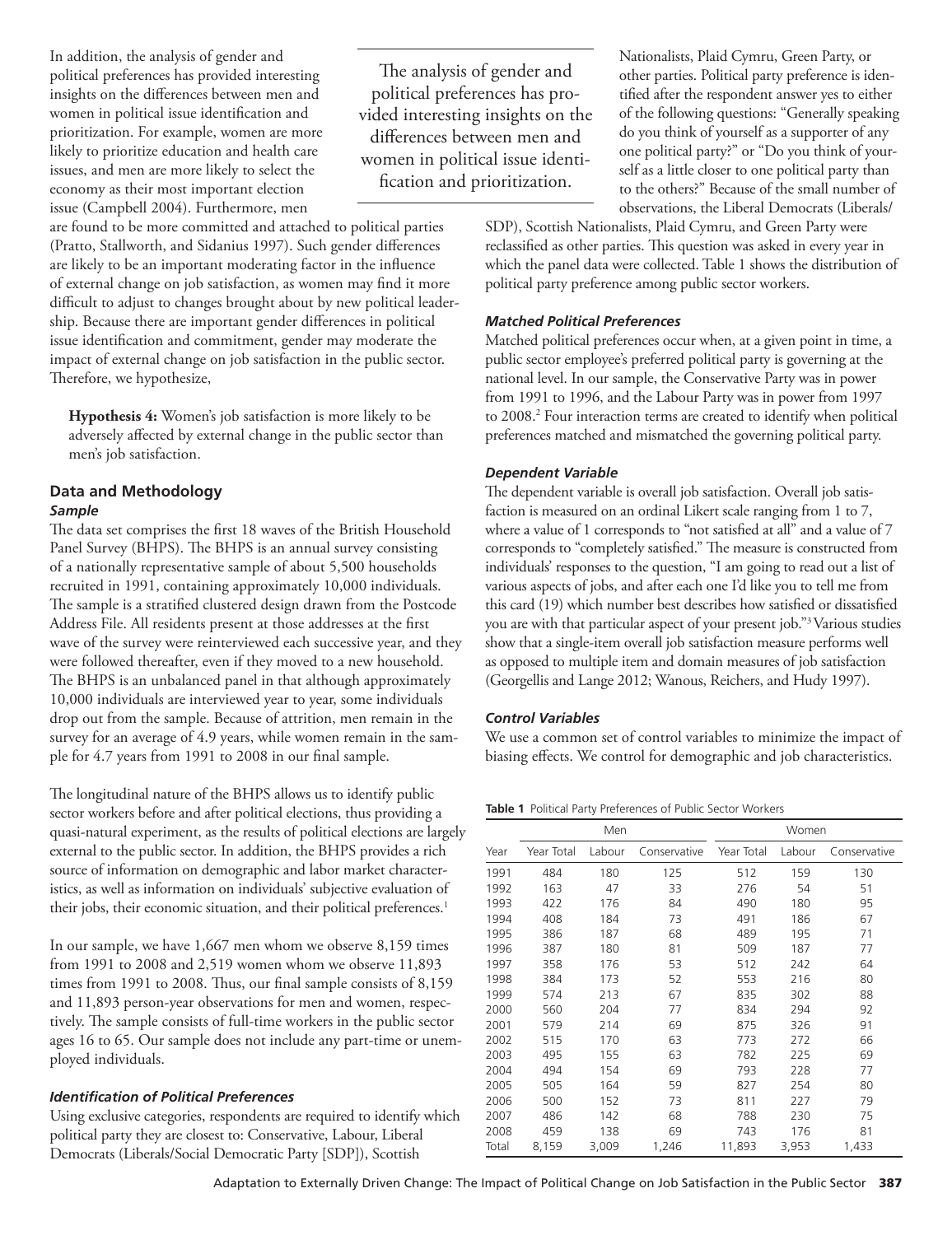| Table 2 Correlation Coefficients for Control Variables |
|--------------------------------------------------------|
|--------------------------------------------------------|

|                            | Mean   | SD     | Age               | Age<br>Squared | Health       | Education:<br>High | Education:<br>Mid       | Married    | Widowed    | Divorced   | Separated        | Renter     | Real<br>Wage      |
|----------------------------|--------|--------|-------------------|----------------|--------------|--------------------|-------------------------|------------|------------|------------|------------------|------------|-------------------|
| Age                        | 40.117 | 10.759 | 1.000             |                |              |                    |                         |            |            |            |                  |            |                   |
| Age Squared                | 1.725  | 0.874  | $0.988**$         | 1.000          |              |                    |                         |            |            |            |                  |            |                   |
| Health                     | 0.513  | 0.500  | $0.160**$         | $0.162**$      | 1.000        |                    |                         |            |            |            |                  |            |                   |
| Education: High            | 0.644  | 0.479  | $0.033**$         | $0.010**$      | 0.005        | 1.000              |                         |            |            |            |                  |            |                   |
| Education: Mid             | 0.268  | 0.443  | $-0.169**$        | $-0.155**$     | $-0.031**$   | $-0.700**$         | 1.000                   |            |            |            |                  |            |                   |
| Married                    | 0.575  | 0.494  | $0.443**$         | $0.407**$      | $0.039**$    | $0.039**$          | $-0.084**$              | 1.000      |            |            |                  |            |                   |
| Widowed                    | 0.014  | 0.118  | $0.106**$         | $0.113**$      | $0.026**$    | $-0.021**$         | $-0.012**$              | $-0.100**$ | 1.000      |            |                  |            |                   |
| Divorced                   | 0.069  | 0.253  | $0.151**$         | $0.143**$      | $0.035**$    | 0.003              | $-0.019**$              | $-0.247**$ | $-0.022**$ | 1.000      |                  |            |                   |
| Separated                  | 0.017  | 0.128  | $0.029**$         | $0.021**$      | $0.010**$    | $-0.009**$         | 0.004                   | $-0.137**$ | $-0.012**$ | $-0.030**$ | 1.000            |            |                   |
| Renter                     | 0.147  | 0.354  | $-0.162**$        | $-0.147**$     | $0.010**$    | $-0.084**$         | $0.007*$                | $-0.222**$ | 0.002      | $0.044**$  | $0.039**$        | 1.000      |                   |
| Real Wage                  | 2.778  | 0.480  | $0.250**$         | $0.200**$      | $-0.024**$   | $0.373**$          | $-0.204**$              | $0.212**$  | $-0.025**$ | $-0.003$   | 0.002            | $-0.208**$ | 1.000             |
| Log Working<br>Hours       | 3.595  | 0.147  | $-0.015**$        | $-0.015**$     | $-0.040**$   | $-0.006$           | $-0.019**$              | 0.007      | $-0.029**$ | $-0.022**$ | $-0.003$         | $0.036**$  | $0.220**$         |
| Union Member               | 0.645  | 0.479  | $0.160**$         | $0.144**$      | $0.038**$    | $0.090**$          | $-0.060**$              | $0.098**$  | $0.025**$  | $0.032**$  | $-0.003$         | $-0.096**$ | $0.152**$         |
| Promotion<br>Opportunities | 0.582  | 0.493  | $-0.165**$        | $-0.169**$     | $-0.038**$   | $0.123**$          | $-0.030**$              | $-0.071**$ | $-0.018**$ | $-0.024**$ | $-0.005$         | $-0.002$   | $0.130**$         |
| Job Tenure                 | 5.409  | 6.44   | $0.027**$         | $0.027**$      | 0.003        | $-0.002$           | $-0.002$                | $0.012**$  | 0.002      | 0.005      | $-0.001$         | $-0.007$   | $0.008*$          |
| Firm Size: Small           | 0.195  | 0.397  | $-0.046**$        | $-0.035**$     | $-0.001$     | $-0.066**$         | $0.048**$               | $-0.045**$ | 0.002      | $-0.006$   | $-0.003$         | $0.077**$  | $-0.182**$        |
| Firm Size: Medium          | 0.386  | 0.487  | $0.025**$         | $0.021**$      | $-0.000$     | $0.011**$          | $-0.014**$              | $0.025**$  | $-0.003$   | $-0.004$   | 0.003            | $-0.027**$ | $0.029**$         |
|                            |        |        | Log Working Hours |                | Union Member |                    | Promotion Opportunities |            | Job Tenure |            | Firm Size: Small |            | Firm Size: Medium |
| Log Working Hours          |        |        | 1.000             |                |              |                    |                         |            |            |            |                  |            |                   |
| Union Member               |        |        | $-0.098**$        |                | 1.000        |                    |                         |            |            |            |                  |            |                   |
| Promotion Opportunities    |        |        | $-0.023**$        |                | $0.178**$    |                    | 1.000                   |            |            |            |                  |            |                   |
| Job Tenure                 |        |        | $-0.001$          |                | 0.001        |                    | $-0.015**$              |            | 1.000      |            |                  |            |                   |
| Firm Size: Small           |        |        | $0.050**$         |                | $-0.173**$   |                    | $-0.143**$              |            | 0.003      |            | 1.000            |            |                   |
| Firm Size: Medium          |        |        | $-0.002$          |                | $0.025**$    |                    | 0.001                   |            | $-0.003$   |            | $-0.498**$       |            | 1.000             |

Note: Correlation coefficients for the regional, industry, and occupational dummy variables are not included.

\*\*Indicates significance at a 1% confidence level; \*indicates significance at a 5% confidence level.

The demographic characteristics that we control for are age, marital status, education, region, and health. In order to identify a nonlinear relationship between age and job satisfaction, we also include the square of individuals' age as a control variable. The job characteristics that we control for are the log of individuals' real income (gross monthly income), log of weekly working hours, union membership, promotion opportunities, and occupational classification at the onedigit level. Firm-level controls include job tenure (in years), firm size, and industry classification at the one-digit level.<sup>4</sup>

# *Model and Estimation*

First, we compare the differences in means of job satisfaction in cases of matching and nonmatching political preferences. Second, we estimate the impact of these two cases on job satisfaction using fixed-effect panel regression. Controlling for a fixed effect ensures that the preference matching/mismatch dummy variables pick up the effect of political party preference matching/mismatching instead of selection effects, whereby fixed unobserved individual characteristics (e.g., personality or ability) are associated with higher job satisfaction and a higher probability of having a given political party preference. We present fixed-effects estimations that are based on simple ordinary least squares (OLS) regressions of job satisfaction. Ferrer-i-Carbonell and Frijters (2004) show that controlling for fixed effects is more important than respecting the ordinality of the variables. They also show that OLS produces coefficients that are easier to interpret in terms of orders of magnitude. Furthermore, the dynamics of adaptation to political preference matching are likely to be moderated by personality traits and individuals' previous experiences. This highlights the importance of accounting for heterogeneity when investigating patterns of adaptation to events (Lucas 2007).

We control for various demographic and job characteristics, including marital status, education, age, log of real income (gross monthly income), log of weekly working hours, union membership, promotion prospects, job tenure, firm size, health, occupational dummies, industry dummies, and regional dummies.<sup>5</sup> Table 2 presents the correlations for the control variables. We estimate separate regressions for men and women.

Third, the longitudinal nature of the BHPS allows us to identify public sector employees that experience a change in the political leadership and to follow them two years prior to and more than five years after the event. As shown in table A3 in the appendix, we identify 136 men and 150 women who prefer the Labour Party in the year the Labour Party took power from the Conservative Party. These employees experienced a change in public sector political leadership at time *t*, where *t* is the year 1997. To identify adaptation effects to a change in political leadership, we use lag dummies where we identify Labour-preferring employees from the time of the election in each year following the election. The last category is a catchall category for Labour-preferring employees. It captures all employees with a Labour preference starting five years after the election. If all the estimated lag coefficients are approximately the same, then we have no evidence of adaptation. However, if the coefficients of lags distant from the event are smaller than the coefficients of lags close to the time of the event, then this is evidence of adaptation, or at least partial adaptation. The adaptation coefficients should be interpreted according to whether they are significantly different from the baseline (other public sector workers) and not whether the coefficients are significantly different from each other. Table A3 summarizes the number of lag observations in our sample. As table A3 indicates, the number of observations decreases as we move further away from the event. For example,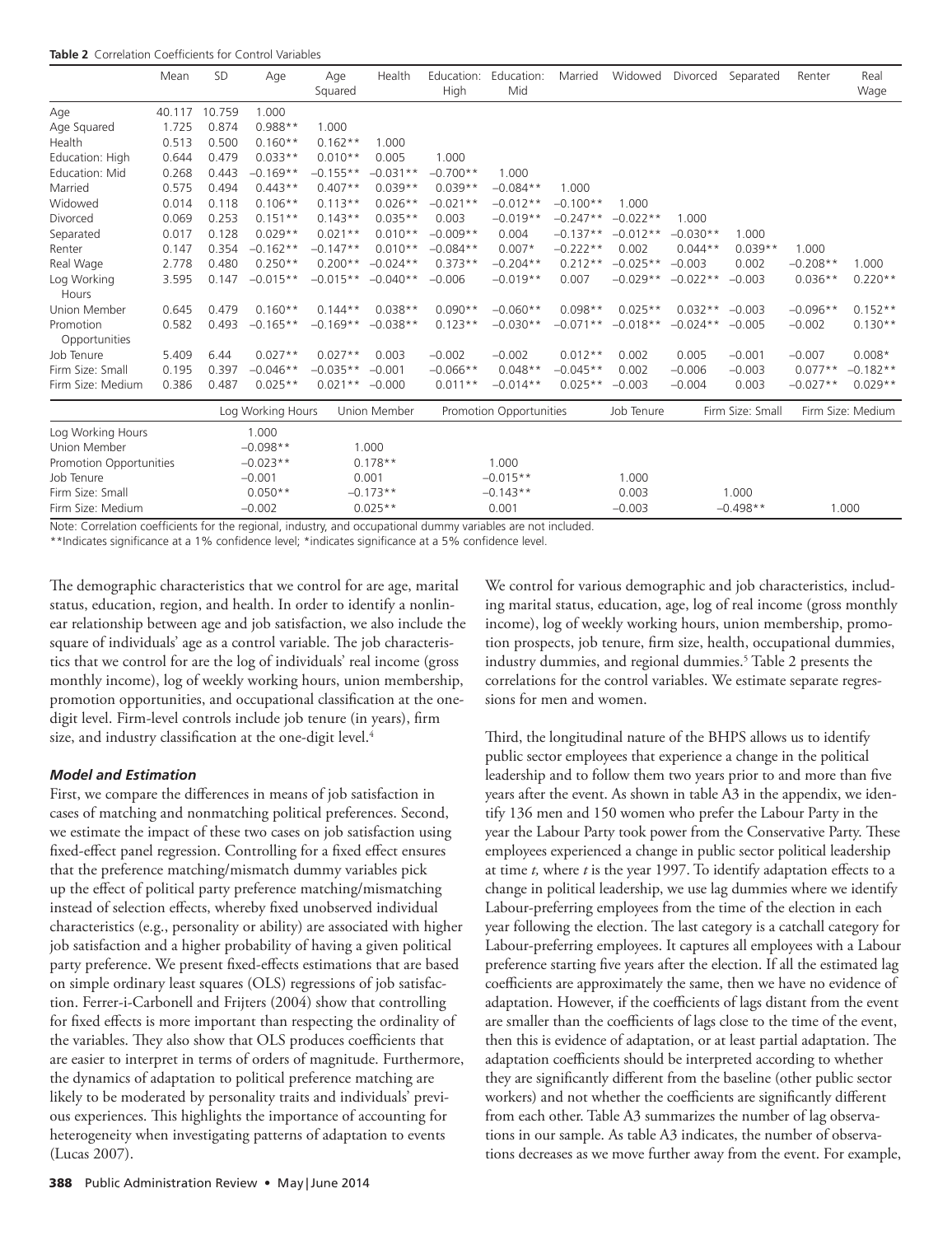|                                  |                | Men          |                      | Women          |                 |                      |  |
|----------------------------------|----------------|--------------|----------------------|----------------|-----------------|----------------------|--|
|                                  | LBxLBGVT       | LBxCNGVT     | T-Stat on Difference | LBxLBGVT       | <b>LBxCNGVT</b> | T-Stat on Difference |  |
| Job satisfaction<br>Observations | 5.259<br>2,061 | 5.130<br>948 | $2.52**$             | 5.373<br>3,009 | 5.383<br>944    | $-0.22$              |  |
|                                  | CNxCNGVT       | CNxLBGVT     | T-Stat on Difference | CNxCNGVT       | CNxLBGVT        | T-Stat on Difference |  |
| Job satisfaction<br>Observations | 5.495<br>465   | 5.283<br>781 | $2.89**$             | 5.724<br>492   | 5.561<br>941    | $2.58**$             |  |

\*\*Indicates significance at a 1% confidence level; \*indicates significance at a 5% confidence level.

out of the 136 male public sector employees who prefer Labour at the time of the election, we can only follow 130 of them one to two years after the election, 117 of them two to three years after the election, and so on. This is attributable to: (1) sample attrition in the BHPS survey; (2) respondents having stopped indicating their Labour Party preference in the survey; or (3) respondents changing support to another political party.

We estimate fixed-effects regressions to test for adaptation effects from a change of political leadership in the public sector. We use the same methodology used in Georgellis, Lange, and Tabvuma  $(2012)$  by estimating the lag coefficients in the same regression to ensure that the coefficients are directly comparable. To measure well-being before the election, we look at two lead coefficients, Labour-preferring employees from the time of the election (time *t*) in the two years before the election. We expect the lead coefficients to be insignificant, as public sector workers are unlikely to predict the outcome of an election in the two years before the event. We estimate the following fixed-effects regression equation:

$$
S_{i\tau} = \alpha_{i} + \theta_{-2}LAB_{-2,i\tau} + \theta_{-1}LAB_{-1,i\tau} + \theta_{0}LAB_{0,i\tau} + \theta_{1}LAB_{1,i\tau} + \theta_{2}LAB_{2,i\tau} \dots
$$

$$
+ \theta_{5}LAB_{5,i\tau} + \beta_{X_{\tau}} + \varepsilon_{i\tau}
$$

where *S* represents job satisfaction and *X* is a vector of demographic and job characteristics, including marital status, education, number of children, age, income (gross monthly income), firm size, health, regional, and industrial and occupational dummies. *LAB* represents the lead and lag dummy variables,  $\theta$  is the estimated coefficient for the lead and lag dummy variables, and  $\varepsilon$  is an error term.

#### **Results**

#### *Mean Satisfaction Comparisons*

Table 3 summarizes differences in mean job satisfaction between matching and nonmatching of political preference to the governing

|  |  |  |  | Table 5 Transition to Preference Matching: Trend Analysis |  |  |  |  |
|--|--|--|--|-----------------------------------------------------------|--|--|--|--|
|--|--|--|--|-----------------------------------------------------------|--|--|--|--|

| Table 4 Fixed-Effects Results for Impact of Preference Matching on Job Satisfaction |  |  |  |
|-------------------------------------------------------------------------------------|--|--|--|
|                                                                                     |  |  |  |

|              | Men       | Women    |
|--------------|-----------|----------|
| LB×LBGVT     | $0.144**$ | $-0.010$ |
|              | (0.048)   | (0.0389) |
| CNxCNGVT     | $0.217**$ | $0.143*$ |
|              | (0.076)   | (0.072)  |
| LBxCNGVT     | 0.121     | 0.070    |
|              | (0.063)   | (0.056)  |
| CNxLBGVT     | 0.032     | $-0.031$ |
|              | (0.067)   | (0.060)  |
| Observations | 8,159     | 11,893   |
| Individuals  | 1,667     | 2,519    |

Note: Standard errors are given in parentheses.

\*\* Indicates significance at a 1% confidence level; \* indicates significance at a 5% confidence level.

Other controls include age, age squared, number of children, health, education, marital status, renter, log of real wage, log of working hours, union membership, promotion opportunities, job tenure, firm size, and dummy variables for region and occupation.

political party. Unsurprisingly, simple *t*-tests for differences in means reveal that overall job satisfaction is higher in cases in which political preferences match the party in power. Only women preferring the Labour Party deviate from this pattern. These results indicate that political preferences play a role in determining overall job satisfaction.

#### *Job Satisfaction Regression Results*

Table 4 presents the estimated coefficients of the overall job satisfaction fixed-effects model. The coefficients for men are shown in column 1, while the coefficients for women are shown in column 2. We find that for men, overall job satisfaction is significantly higher when political preferences match the governing party for both Labour-preferring (coeff.  $\theta_1 = .144$ ,  $p < .01$ ) and Conservative-preferring (coeff. = .217,  $p < .01$ ) public sector workers. For women, job satisfaction is higher only when there

| <b>Table 5</b> Indistribut to Preference Ividiculity. Irend Analysis |                       |          |           |                           |                          |       |         |                     |  |
|----------------------------------------------------------------------|-----------------------|----------|-----------|---------------------------|--------------------------|-------|---------|---------------------|--|
|                                                                      | Mean Job Satisfaction |          |           | Mean Real Wages (£/month) | Working Hours (Hrs/Week) |       |         | Promotion Prospects |  |
|                                                                      | Men                   | Women    | Men       | Women                     | Men                      | Women | Men     | Women               |  |
| Public Sector Mean<br>Leads                                          | 5.25                  | 5.44     | 2,026     | .654                      | 38.40                    | 35.70 | 0.62    | 0.56                |  |
| 1-2 years hence                                                      | 5.08                  | 5.36     | $1.727**$ | $1.483*$                  | 37.66                    | 36.25 | 0.65    | 0.58                |  |
| Within the next year                                                 | 5.07                  | 5.34     | $1.726**$ | $1.479*$                  | 38.26                    | 36.12 | 0.58    | 0.53                |  |
| Lags                                                                 |                       |          |           |                           |                          |       |         |                     |  |
| $0-1$ years                                                          | 5.26                  | $5.21**$ | $1.774**$ | 1,541                     | 38.48                    | 36.13 | 0.60    | $0.47*$             |  |
| $1-2$ years                                                          | $4.97*$               | $5.25*$  | 1,838*    | 1,535                     | 38.59                    | 36.35 | 0.59    | $0.47*$             |  |
| $2-3$ years                                                          | 5.04                  | 5.28     | .888      | 1,539                     | 38.16                    | 36.16 | 0.59    | 0.50                |  |
| 3-4 years                                                            | 5.35                  | 5.23     | ,894      | 671,                      | 38.03                    | 35.86 | 0.58    | 0.49                |  |
| 4-5 years                                                            | 5.27                  | 5.29     | .985      | 1.782                     | 38.00                    | 35.78 | 0.65    | 0.56                |  |
| 5 or more years                                                      | 5.21                  | 5.43     | $2.198**$ | $2.341**$                 | 37.31**                  | 35.63 | $0.57*$ | $0.45**$            |  |

Note: Mean satisfaction scores less than the corresponding mean satisfaction for stayers are in bold.

\*\*Indicates significance at a 1% confidence level; \*indicates significance at a 5% confidence level from public sector mean.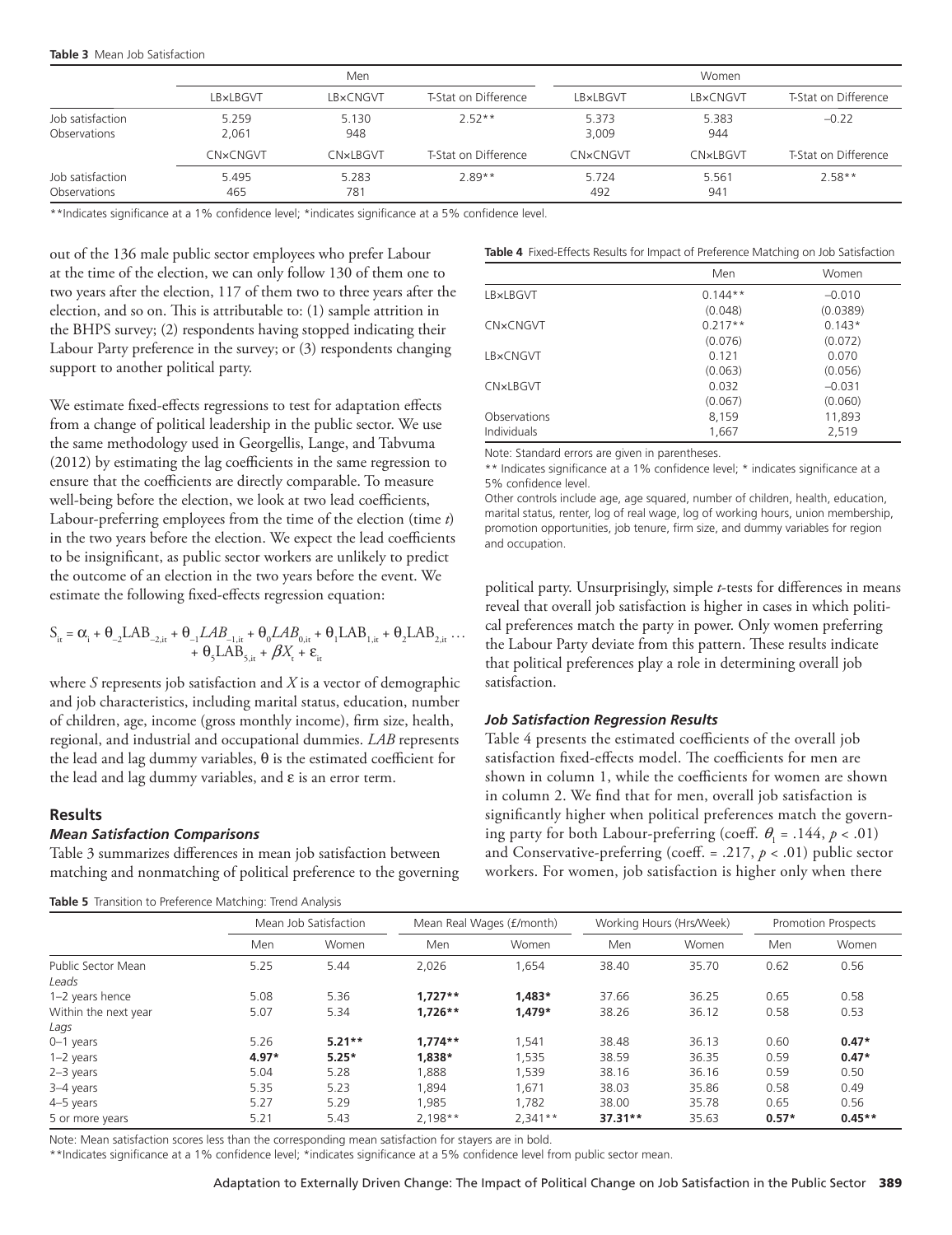is a match of Conservative Party preference and Conservative Party government (coeff. =  $.143, p < .05$ ). We find no impact on job satisfaction when there is a preference mismatch. These results hold after controlling for many demographic and job characteristics.

These results provide evidence for hypothesis 1—that higher levels of value congruence, as proxied by matching political preferences with the current governing senior elected officials, are associated with higher job satisfaction in the public sector. The results also show that there are significant gender differences in the impact of matching political preferences with the current governing senior elected officials.

# **Adaptation Results**

The results of our trend analysis are given in table 5. We find that for men, job satisfaction increases at the time of a change in political leadership and decreases immediately one year after the event. Job satisfaction and promotion prospects for women decrease in the first two years following a change in political leadership. Wages and working hours are unaffected by the change in leadership.

The fixed-effects results of the adaptation to a change in political leadership in the public sector are given in table 6. The first column summarizes the results for men, and the second column summarizes the results for women. We perform separate analyses for men and women because of widely researched differences in terms of workplace values and beliefs, motivation, and labor market attachment. Particularly relevant in the present context is the fact that women tend to hold greater responsibility in household work and child rearing than their male counterparts, and therefore they are more likely

to experience the negative effect of changes in the working of the organization.

Before interpreting the lags and lead coefficients, it is important to consider the estimated coefficients of the control variables. Overall, the results of the control variables, in particular regarding the relation between job

satisfaction, age, and education, support the findings of previous studies (Clark and Oswald 1996).

Income is positively associated with job satisfaction for men (β = .284,  $p < .01$ ). We find no evidence of a positive relationship between income and job satisfaction for women. Working hours are negatively related to job satisfaction for men ( $β = -.309, p <$ .05). Unsurprisingly, we also find that the availability of promotion opportunities is positively associated with job satisfaction for both men (β = .380, *p* < .01) and women (β = .267, *p* < .01). Union membership is negatively associated with job satisfaction for both men (β = -.137, *p* < .01) and women (β = -.100, *p* < .01).

Table 6 summarizes the estimated lag and lead coefficients for the effect of a change in political leadership in the public sector. We summarize the estimated lag and lead coefficients from the fixedeffects regressions in figures 1A and 1B. Figure 1A summarizes the

Higher levels of value congruence, as proxied by matching political preferences with the current governing senior elected officials, are associated with higher job satisfaction in the public sector.

There is complete adaptation to a change in political leadership in the public sector only after two to three years.

results for men, while figure 1B summarizes the results for women. As it emerges from these results, there are no anticipation effects for both men and women to a change in political leadership. This is expected, as it is unlikely public sector employees can predict the outcome of political elections.

#### **Discussion**

In this study, we use longitudinal data to carry out a quasi-natural experiment to investigate how the job satisfaction of public sector employees adapts to external organizational change. Using recently developed methods underpinned by adaptation theory, we find a statistically significant increase in job satisfaction when political leadership changes to

match the preference of male public sector employees. However, job satisfaction for men fully adapts to baseline levels after one year of preference matching. We also find that the job satisfaction of women is less prone to political influence than men. For women, the negative effect on job satisfaction of preference matching lasts for up to three years after a change in political leadership. We attribute this to the adverse effects of organizational change on job satisfaction, as women are less influenced by political preferences.

First, this suggests that, for men, the positive impact of preference matching is greater than the impact of workplace reorganization on job satisfaction soon after the election. Second, this increase is not sustained, and job satisfaction permanently decreases, becoming statistically insignificant one to two years after the event onward. This is strong evidence of adaptation and shows that the positive effect of an external political shock on job satisfaction is temporary.

Instead, for women, there is a statistically significant decrease in job satisfaction when the political leadership changes to match the

> preference of female public sector employees. Earlier results show that the job satisfaction of women that prefer the Labour Party is unaffected by political party preference matching. This suggests that the decrease in job satisfaction for women is caused by the negative effect of workplace reorganization on job satisfaction. Furthermore, job satisfaction is

significantly lower for at least two to three years after the event. This is evidence that there is complete adaptation to a change in political leadership in the public sector only after two to three years. This longer adjustment period reflects the uncertainty and changes from new policies that are likely to affect work-life balance issues that are important to women and have been shown to adversely affect women's job satisfaction (Georgellis et al. 2012).

The present study makes the following contributions to adaptation and PO fit research. First, we contribute to the nascent body of research examining the adaptation of job satisfaction to work-related and non-work-related events. We study adaptation to organizational change that is the result of an event external to the organization, that is, the outcome of political elections. This contributes to a better understanding of the temporal duration of the effects of organizational change on job satisfaction in the workplace. Our results show that the effect of political change on the job satisfaction of public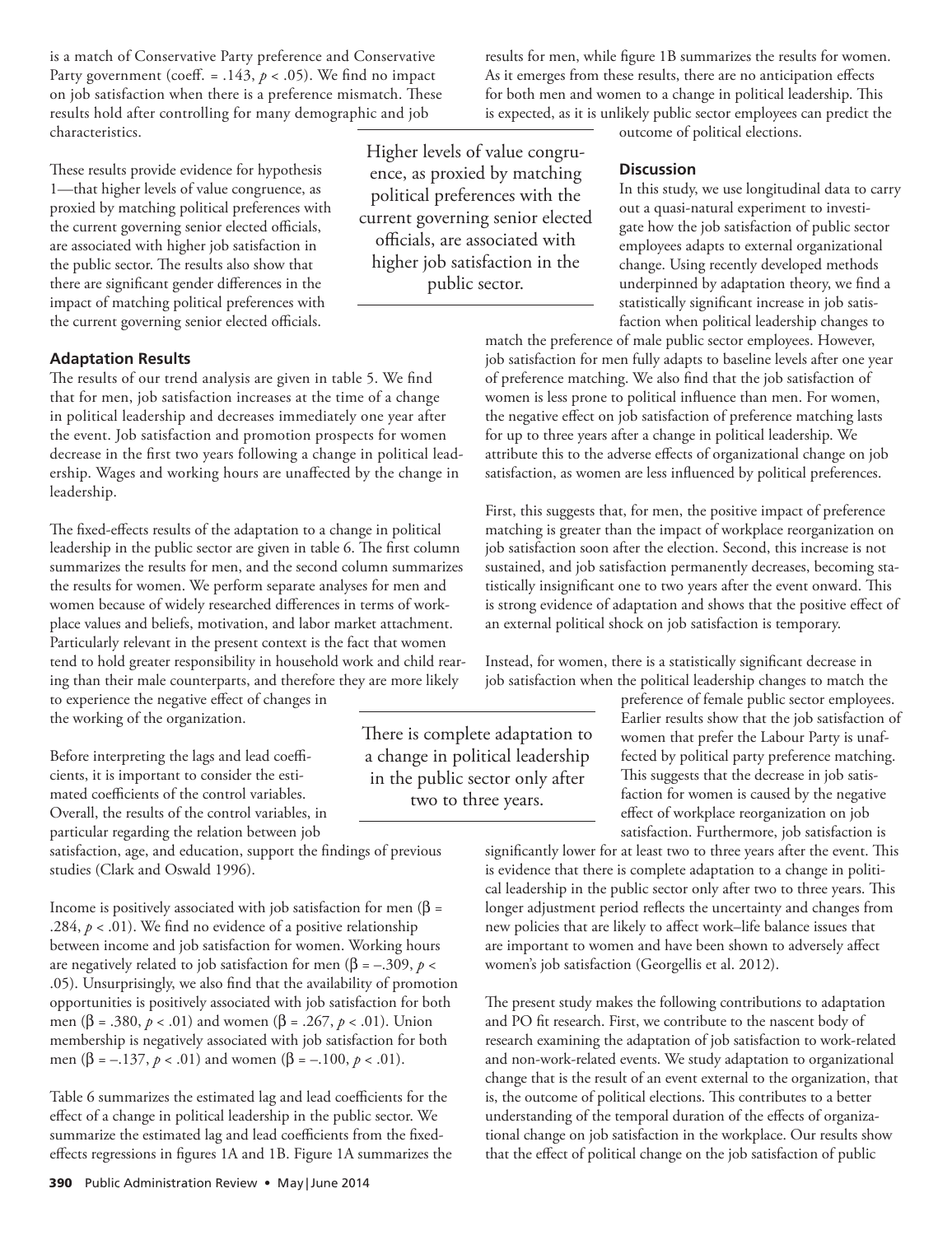|                         |  | <b>Table 6</b> Fixed-Effects Job Satisfaction Regressions for Dynamic Impact of Change |
|-------------------------|--|----------------------------------------------------------------------------------------|
| in Political Leadership |  |                                                                                        |

|                             |                      | Transition to Preference Matching |  |  |
|-----------------------------|----------------------|-----------------------------------|--|--|
|                             | Men                  | Women                             |  |  |
| Leads                       |                      |                                   |  |  |
| 1-2 years hence             | 0.006                | $-0.165$                          |  |  |
|                             | (0.100)              | (0.105)                           |  |  |
| Within the next year        | 0.043                | $-0.136$                          |  |  |
|                             | (0.100)              | (0.098)                           |  |  |
| Lags                        |                      |                                   |  |  |
| 0-1 years                   | $0.213*$<br>(0.103)  | $-0.214*$<br>(0.098)              |  |  |
| $1-2$ years                 | $-0.084$             | $-0.239*$                         |  |  |
|                             | (0.106)              | (0.105)                           |  |  |
| 2-3 years                   | $-0.078$             | $-0.275*$                         |  |  |
|                             | (0.112)              | (0.114)                           |  |  |
| 3-4 years                   | 0.164                | $-0.212$                          |  |  |
|                             | (0.119)              | (0.120)                           |  |  |
| 4-5 years                   | 0.115                | $-0.129$                          |  |  |
|                             | (0.121)              | (0.126)                           |  |  |
| 5 or more years             | 0.052<br>(0.088)     | 0.063                             |  |  |
| Age                         | $-0.061**$           | (0.082)<br>$-0.051**$             |  |  |
|                             | (0.019)              | (0.016)                           |  |  |
| Age Squared                 | $0.653**$            | 0.171                             |  |  |
|                             | (0.216)              | (0.182)                           |  |  |
| Health                      | $-0.040$             | $-0.053$                          |  |  |
|                             | (0.035)              | (0.029)                           |  |  |
| Education: High             | $-0.018$             | $-0.348**$                        |  |  |
|                             | (0.149)              | (0.125)                           |  |  |
| Education: Mid              | $-0.161$             | $-0.310*$                         |  |  |
|                             | (0.157)              | (0.125)                           |  |  |
| No. of Children             | 0.048<br>(0.025)     | 0.016                             |  |  |
| Married                     | $-0.143*$            | (0.024)<br>0.033                  |  |  |
|                             | (0.065)              | (0.050)                           |  |  |
| Widowed                     | 0.172                | 0.133                             |  |  |
|                             | (0.221)              | (0.144)                           |  |  |
| Divorced                    | $-0.035$             | $-0.038$                          |  |  |
|                             | (0.110)              | (0.083)                           |  |  |
| Separated                   | 0.239                | 0.178                             |  |  |
|                             | (0.139)              | (0.102)                           |  |  |
| Renter                      | $-0.012$             | $-0.008$                          |  |  |
| Real wage                   | (0.064)<br>$0.284**$ | (0.052)<br>$-0.013$               |  |  |
|                             | (0.070)              | (0.056)                           |  |  |
| Log Working Hours           | $-0.309*$            | $-0.129$                          |  |  |
|                             | (0.156)              | (0.104)                           |  |  |
| Union Member                | $-0.137**$           | $-0.100**$                        |  |  |
|                             | (0.040)              | (0.034)                           |  |  |
| Promotion Opportunities     | $0.380**$            | $0.267**$                         |  |  |
|                             | (0.033)              | (0.026)                           |  |  |
| Job Tenure                  | 0.000                | 0.000                             |  |  |
| Firm Size: Small            | (0.000)<br>$-0.069$  | (0.000)<br>$-0.025$               |  |  |
|                             | (0.054)              | (0.045)                           |  |  |
| Firm Size: Medium           | $0.100*$             | 0.004                             |  |  |
|                             | (0.042)              | (0.038)                           |  |  |
| Constant                    | $6.783**$            | $7.623**$                         |  |  |
|                             | (0.717)              | (0.521)                           |  |  |
| Regional Dummies            | Yes                  | Yes                               |  |  |
| <b>Industry Dummies</b>     | Yes                  | Yes                               |  |  |
| Occupational Dummies        | Yes                  | Yes                               |  |  |
| Observations<br>Individuals | 8,159                | 11,893                            |  |  |
|                             | 1,667                | 2,519                             |  |  |

sector workers is relatively weak and short term. This implies that the outcome of political elections is not crucial for the operation of public administration. This is especially true when we consider the political context in the United Kingdom. The two major political parties,

the Labor and Conservative parties, have evolved toward very similar economic and social policies. Thus, a change in political leadership from Conservative to Labour (as we observe in our quasi-natural experiment) is unlikely to result in the types of changes in policy desired by party supporters. This result indicates that the initial euphoria of having one's preferred political party assume leadership of the public sector is not sustained. More fundamental reforms may carry with them a longer lasting impact on satisfaction.

Second, our study further extends PO fit research by investigating the effect on job satisfaction of employee political preferences matching the political affiliation of the senior governing officials. Prior to this study, very few studies attempted to examine political preferences in relation to the work context (Boddewyn and Brewer 1994). This is surprising given the variety of topics studied in the organization political behavior literature (Buchanan 2008). Therefore, we extend the analysis of PO fit and job satisfaction to include political preferences. This is important because this literature has hypothesized that a better match between organizations and individuals can result in more efficient and effective organizational performance (Besley and Ghatak 2005). However, while we find that political preferences can have a significant impact on job satisfaction in the public sector, this impact is weak and transitory. This implies that some forms of PO fit, such as the matching of political preferences, will have a smaller impact on organizational performance than expected.

Nonetheless, we find complete adaptation for men immediately after the event and adaptation for women after three years. This challenges PO fit theory because, according to PO fit theory, if values are aligned (i.e., matched preferences), job satisfaction should not decline. Thus, researchers may want to investigate the temporal aspects of PO fit theory to a stronger extent.

Third, we highlight how the effects of political preference matching differ across gender. Women seem to be less prone to political influence, even though they might still have strong political preferences. Their job satisfaction is less likely to be significantly influenced by political preferences. Men tend to display the opposite behavior. Their job satisfaction depends to a larger extent on their political preferences, in the short term at least. This finding confirms the previous argument that men and women organize their political views in different ways (Campbell 2004; Finseraas, Jakobsson, and Kotsadam 2012).

# *Managerial Implications*

Our findings have several implications for public sector managers. First, our results show that a change in political leadership will only have a short-term impact on job satisfaction in the public sector. This suggests that public sector managers do not have to spend scare resources helping public sector employees become used to the new political direction in which the public sector will be led. Second, we also find that the change in public sector political leadership can adversely affect the job satisfaction of women. Public sector organizations should ensure they have policies and take action to mitigate the adverse effects of workplace reorganization on job satisfaction that follow a change in political leadership of the public sector. Such policies should be focused on reducing uncertainty, as previous research has shown that this is a major cause of the decline in job satisfaction before and during workplace reorganization.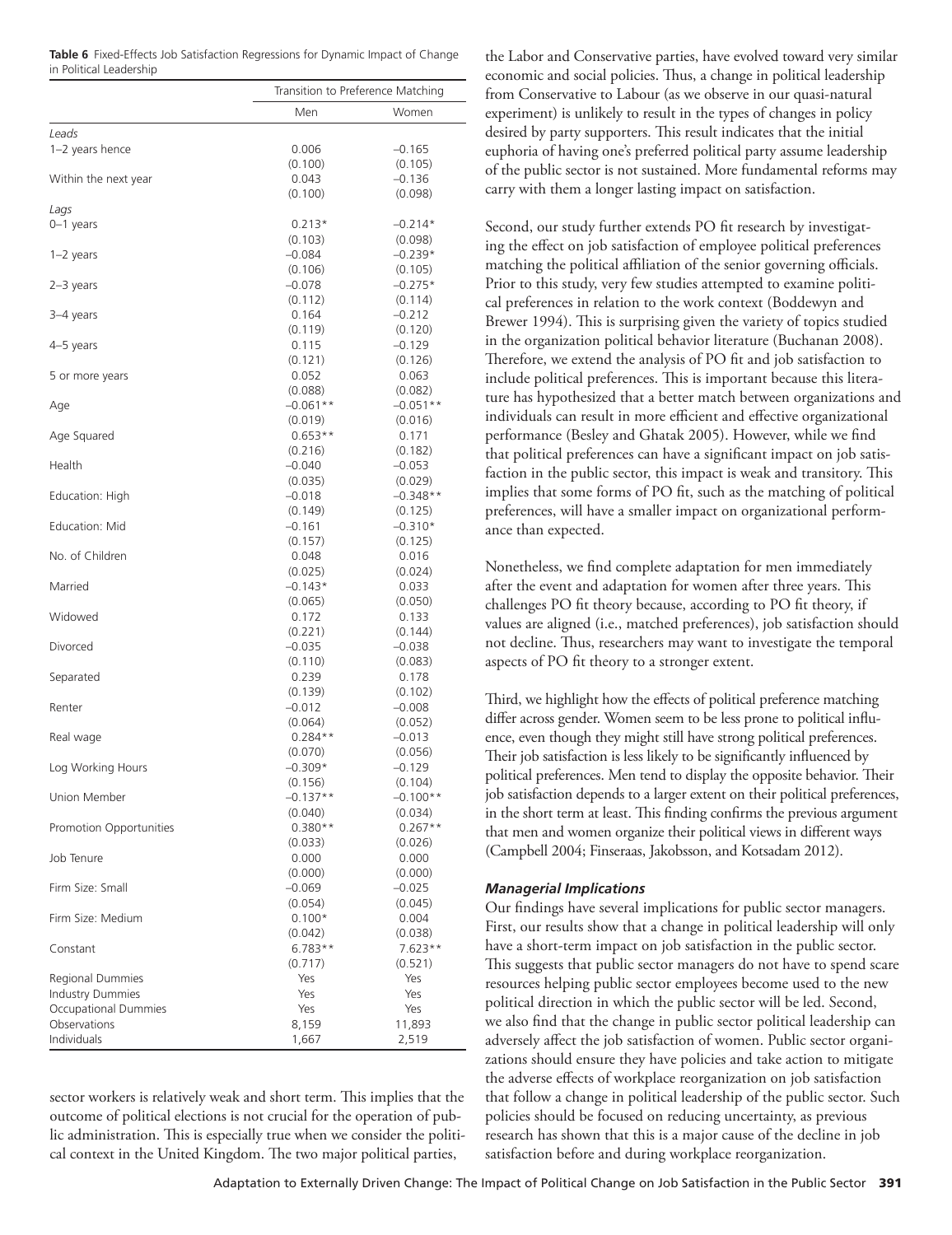

**Figure 1 The Dynamic Effect of Preference Matching on Job Satisfaction**

#### *Limitations and Future Research*

Finally, we have to address a number of limitations that affect the interpretation of our findings. At the same time, these limitations are a good trigger for future research. First, our analyses use U.K. data only. Thus, the findings mainly relate to a U.K. working environment, and we cannot claim that the results are universally applicable. However, previous research has shown that the factors influencing the relation between job satisfaction and context factors are very similar across countries (Irvine and Evans 1995). Thus, the results presented here are of relevance for an international audience as well. Consequently, an option for future research arises with respect to cross-country comparisons of matched or mismatched political preferences and their effects on job satisfaction. Such an endeavor would help validate the findings presented here at an international level.

Second, we acknowledge the possibility of selection effects for which we were not able to control. However, our main approach was to investigate the patterns of adaptation, which are unlikely to be affected by selection effects.

Third, we rely on self-reported measures of satisfaction and do not apply objective measures of performance, as in Hekman et al. (2009). However, this limitation is compensated by the large sample that we use, in the sense that distortion of self-reported measures is unlikely to have a major influence. Nonetheless, it would be a worthwhile effort to extend the analyses presented here to more objective performance data.

Fourth, we only estimate how political party preferences affect the job satisfaction of supporters of the two major political parties in the United Kingdom. A sizable proportion of public sector employees in the United Kingdom support smaller parties, such as the Liberal Democrats (Liberals/SDP), Scottish Nationalists, Plaid Cymru, and Green Party. Our methodology does not allow us to investigate how political party preference matching affects these employees because none of these smaller political parties governed during our sample period.

Fifth, we consider the impact of a change in central government political leadership. While the senior governing officials of the central government are likely to affect the values, culture, and climate of the entire public sector through their policies and decisions,

their impact is likely to vary depending on whether employees work for the central government, local government, or public sector organizations, such as the National Health Service. Our data and methodology do not allow us to investigate how political preference matching varies across these different levels of government because the sample sizes for preference matching become too small when divided into the different levels of government. It will be worthwhile for future research to extend our analysis to the different levels of government to investigate how the impact of political preferences on job satisfaction differs across the different levels of government.

Finally, BHPS data are collected annually. This limits our analysis to the year in which an event takes place instead of the actual date of the event. A recent study by Frijters, Johnston, and Shields (2011) improves reliability of the findings by using quarterly rather than yearly data to test for anticipation, adaptation, and selection effects in the Australian labor market. Further research needs to be done on the causal connection between preference matching and job satisfaction and future research can improve reliability and accuracy by using higher frequency data to more accurately investigate the dynamic impact of externally driven organizational change on job satisfaction.

# **Notes**

- 1. For a detailed description of the BHPS survey, including details about survey design, attrition, and sampling issues, see Lynn (2006) and Uhrig (2008).
- 2. The 1997 general election took place in May. The BHPS data were collected between September and December, and so we consider 1997 as a year in which the Labour Party was in power.
- 3. Table A1 in the appendix presents the distribution of job satisfaction in the effective estimation sample.
- 4. Table A2 in the appendix presents a complete description of the control variables used in this study and their means.
- 5. See table A2 in the appendix for a description and summary statistics of these individual and labor market characteristics.

#### **References**

Adams, James, Jane Green, and Caitlin Milazzo. 2012. Who Moves? Elite and Mass-Level Depolarization in Britain, 1987–2001. *Electoral Studies* 31(4): 643–55.

Agho, Augustine O., Charles W. Mueller, and James L. Price. 1993. Determinants of Employee Job Satisfaction: An Empirical Test of a Causal Model. *Human Relations* 46(8): 1007–27.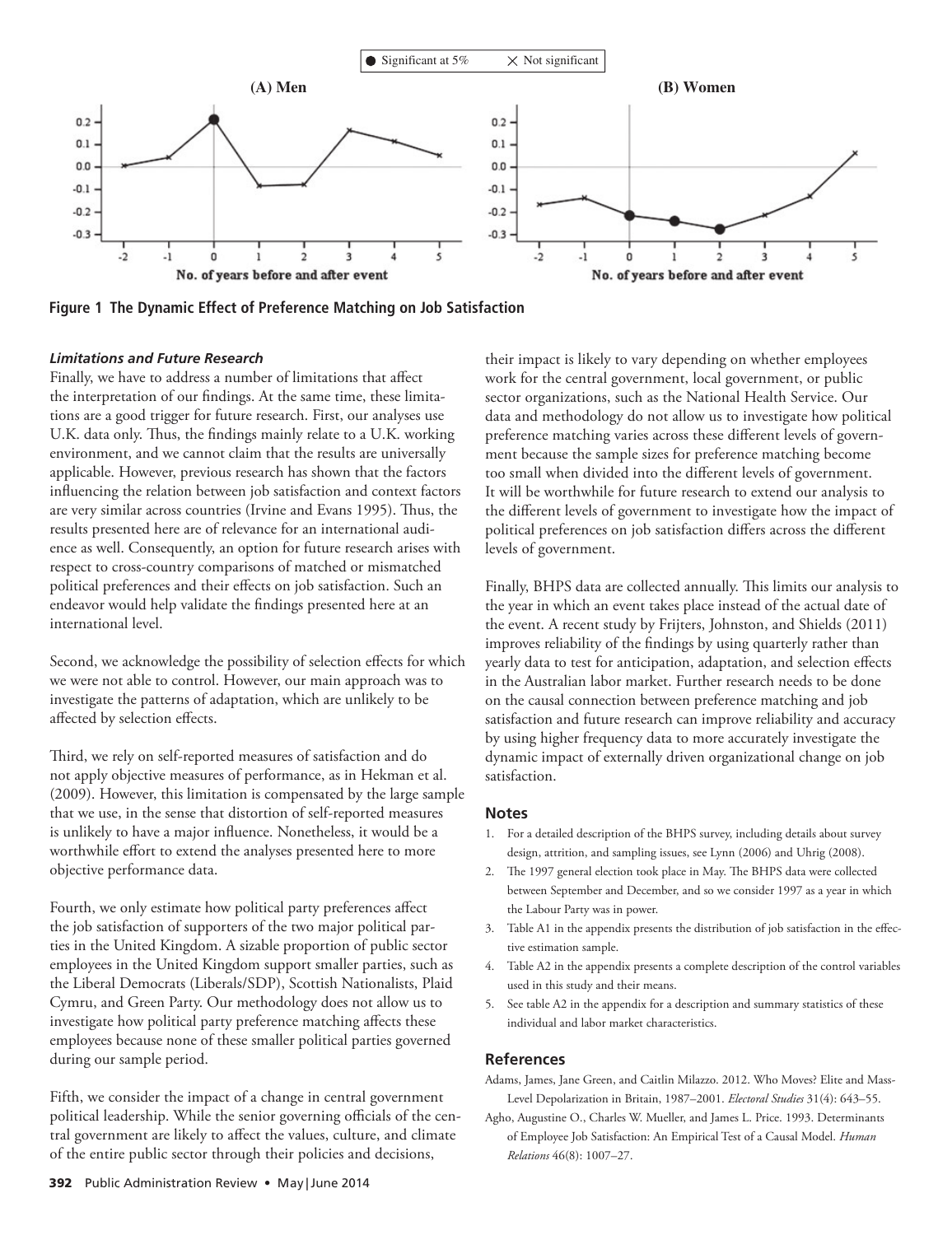Arthur, Winfred, Jr., Winston Bennett Jr., Pamela S. Edens, and Suzanne T. Bell. 2003. Effectiveness of Training in Organizations: A Meta-Analysis of Design and Evaluation Features. *Journal of Applied Psychology* 88(2): 234–45.

Besley, Timothy, and Maitreesh Ghatak. 2005. Competition and Incentives with Motivated Agents. *American Economic Review* 95(3): 616–36.

Boddewyn, Jean J., and Thomas L. Brewer. 1994. International-Business Political Behavior: New Theoretical Directions. *Academy of Management Review* 19(1): 119–43.

Boswell, Wendy R., Abbie J. Shipp, Stephanie C. Payne, and Satoris S. Culbertson. 2009. Changes in Newcomer Job Satisfaction over Time: Examining the Pattern of Honeymoons and Hangovers. *Journal of Applied Psychology* 94(4): 844–58.

Bretz, Robert D., Jr., and Timothy A. Judge. 1994. Person–Organization Fit and the Theory of Work Adjustment: Implications for Satisfaction, Tenure, and Career Success. *Journal of Vocational Behavior* 44(1): 32–54.

Buchanan, David A. 2008. You Stab My Back, I'll Stab Yours: Management Experience and Perceptions of Organization Political Behavior. *British Journal of Management* 19(1): 49–64.

Campbell, Rosie. 2004. Gender, Ideology and Issue Preference: Is There Such a Thing as a Political Women's Interest in Britain? *British Journal of Politics and International Relations* 6(1): 20–44.

Catalano, Ralph, and David Dooley. 1983. Health Effects of Economic Instability: A Test of Economic Stress Hypothesis. *Journal of Health and Social Behavior* 24(1): 46–60.

Chatman, Jennifer A. 1989. Improving Interactional Organizational Research: A Model of Person–Organization Fit. *Academy of Management Review* 14(3): 333–49.

———. 1991. Matching People and Organizations: Selection and Socialization in Public Accounting Firms. *Administrative Science Quarterly* 36(3): 459–84.

Chi, Wei, Richard Freeman, and Morris Kleiner. 2006. *Does Changing Employers Improve Job Satisfaction?* Mimeo, Harvard University.

Clark, Andrew E. 1997. Job Satisfaction and Gender: Why Are Women So Happy at Work? *Labour Economics* 9(4): 341–72.

Clark, Andrew, Ed Diener, Yannis Georgellis, and Richard E. Lucas. 2008. Lags and Leads in Life Satisfaction: A Test of the Baseline Hypothesis. *Economic Journal* 118(529): 222–43.

Clark, Andrew, Yannis Georgellis, and Peter Sanfey. 1998. Job Satisfaction, Wage Changes and Quits: Evidence from Germany. *Research in Labor Economics* 17: 95–121.

Clark, Andrew E., and Andrew J. Oswald. 1996. Satisfaction and Comparison Income. *Journal of Public Economics* 61(3): 359–81.

Colquitt, Jason A., and Cindy P. Zapata-Phelan. 2007. Trends in Theory Building and Theory Testing: A Five-Decade Study of the *Academy of Management Journal. Academy of Management Journal* 50(6): 1281–1303.

Davis, Randall S. 2013. Unionization and Work Attitudes: How Union Commitment Influences Public Sector Job Satisfaction. *Public Administration Review* 73(1): 74–84.

Dormann, Christian, and Dieter Zapf. 2001. Job Satisfaction: A Meta-Analysis of Stabilities. *Journal of Organizational Behavior* 22(5): 483–504.

Dutton, Jane E., Janet M. Dukerich, and Celia V. Harquail. 1994. Organizational Images and Member Identification. *Administrative Science Quarterly* 39(2): 239–63.

Eby, Lillian T., Wendy J. Casper, Angie Lockwood, Chris Bordeaux, and Andi Brinley. 2005. Work and Family Research in IO/OB: Content Analysis and Review of the Literature (1980–2002). *Journal of Vocational Behavior* 66(1): 124–97.

Eby, Lillian T., Charleen P. Maher, and Marcus M. Butts. 2010. The Intersection of Work and Family Life: The Role of Affect. *Annual Review of Psychology* 61: 599–622.

Fernandez, Sergio, and Tima Moldogaziev. 2013. Employee Empowerment, Employee Attitudes, and Performance: Testing a Causal Model. *Public Administration Review* 73(3): 490–506.

Ferrer-i-Carbonell, Ada, and Paul Frijters. 2004. How Important Is Methodology for the Estimates of the Determinants of Happiness? *Economic Journal* 114(497): 641–59.

Finseraas, Henning, Niklas Jakobsson, and Andrea Kotsadam. 2012. The Gender Gap in Political Preferences: An Empirical Test of a Political Economy Explanation. *Social Politics: International Studies in Gender, State and Society* 19(2): 219–42.

Frijters, Paul, David W. Johnston, and Michael A. Shields. 2011. Life Satisfaction Dynamics with Quarterly Life Event Data. *Scandinavian Journal of Economics* 113(1): 190–211.

Georgellis, Yannis, and Thomas Lange. 2007. Participation in Continuous, On-the-Job Training and the Impact on Job Satisfaction: Longitudinal Evidence from the German Labour Market. *International Journal of Human Resource Management* 18(6): 969–85.

-. 2012. Traditional versus Secular Values and the Job-Life Satisfaction Relationship across Europe. *British Journal of Management* 23(4): 437–54.

Georgellis, Yannis, Thomas Lange, and Vurain Tabvuma. 2012. The Impact of Life Events on Job Satisfaction. *Journal of Vocational Behavior* 80(2): 464–73.

Georgellis, Yannis, and Vurain Tabvuma. 2010. Does Public Service Motivation Adapt? *Kyklos* 63(2): 176–91.

Headey, Bruce, and Alexander Wearing. 1989. Personality, Life Events, and Subjective Well-Being: Toward a Dynamic Equilibrium Model. *Journal of Personality and Social Psychology* 57(4): 731–39.

Hekman, David R., Gregory A. Bigley, H. Kevin Steensma, and James F. Hereford. 2009. Combined Effects of Organizational and Professional Identification on the Reciprocity Dynamic for Professional Employees. *Academy of Management Journal* 52(3): 506–26.

Hodson, Randy. 1989. Gender Differences in Job Satisfaction. *Sociological Quarterly* 30(3): 385–99.

Hoffman, Brian J., Bethany H. Bynum, Ronald F. Piccolo, and Ashley W. Sutton. 2011. Person–Organization Value Congruence: How Transformational Leaders Influence Work Group Effectiveness. *Academy of Management* 54(4): 779–96.

Inglehart, Ronald, and Hans D. Klingemann. 1979. Party Identification, Ideological Preference and the Left-Right Dimension among Western Mass Publics. In *Political Action: Mass Participation in Five Western Democracies,* edited by Samuel Henry Barnes and Max Kaase, 243–73. Beverly Hills, CA: Sage Publications.

Irvine, Diane M., and Martin G. Evans. 1995. Job Satisfaction and Turnover among Nurses: Integrating Research Findings across Studies. *Nursing Research* 40(4): 246–53.

Johnson, Russell E., and Erin M. Jackson. 2009. Appeal of Organizational Values Is in the Eye of the Beholder: The Moderating Role of Employee Identity. *Journal of Occupational and Organizational Psychology* 82(4): 915–33.

Judge, Timothy A., and Robert D. Bretz, Jr. 1992. Effects of Work Values on Job Choice Decisions. *Journal of Applied Psychology* 77(3): 261–71.

Judge, Timothy A., Carl J. Thoresen, Joyce E. Bono, and Gregory K. Patton. 2001. The Job Satisfaction-Job Performance Relationship: A Qualitative and Quantitative Review. *Psychological Bulletin* 127(3): 376–407.

Kim, Sangmook. 2012. Does Person–Organization Fit Matter in the Public Sector? Testing the Mediating Effect of Person-Organization Fit in the Relationship between Public Service Motivation and Work Attitudes. *Public Administration Review* 72(6): 830–40.

Kristof-Brown, Amy L. 1996. Person–Organization Fit: An Integrative Review of Its Conceptualizations, Measurement, and Implications. *Personnel Psychology* 49(1): 1–47.

Liedtka, Jeanne M. 1989. Value Congruence: The Interplay of Individual and Organizational Value Systems. *Journal of Business Ethics* 8(10): 805–15.

Liu, Bang-Cheng, and Thomas Li-Ping Tang. 2011. Does the Love of Money Moderate the Relationship between Public Service Motivation and Job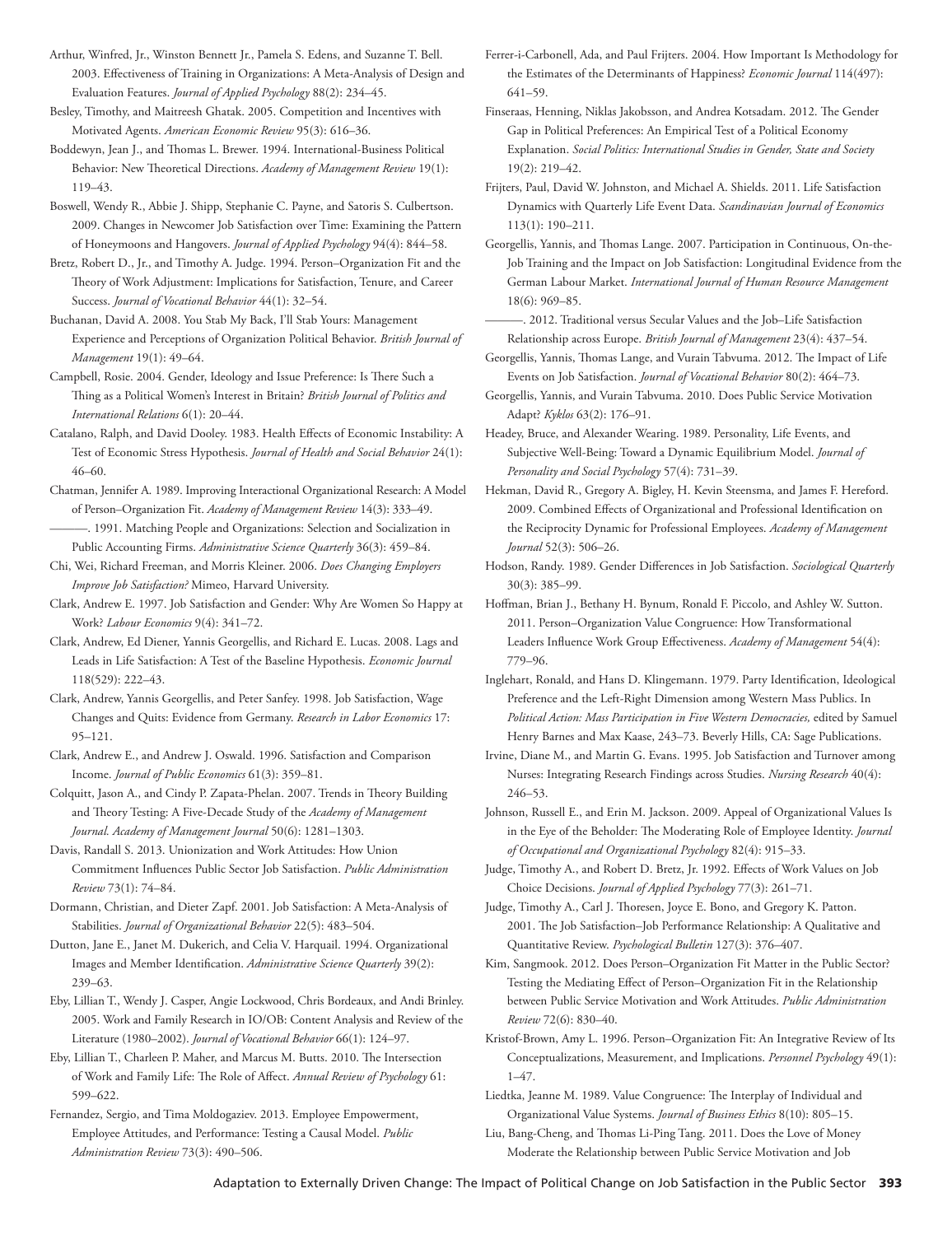Satisfaction? The Case of Chinese Professionals in the Public Sector. *Public Administration Review* 71(5): 718–27.

Lucas, Richard E. 2007. Adaptation and the Set-Point Model of Subjective Well-Being: Does Happiness Change after Major Life Events? *Current Directions in Psychological Science* 16(2): 75–79.

Lynn, Peter, ed. 2006. Quality Profile: British Household Panel Survey Version 2.0: Waves 1 to 13: 1991–2003. Working paper, Institute for Social and Economic Research, University of Essex. https://www.iser.essex.ac.uk/files/bhps/qualityprofiles/BHPS-QP-01-03-06-v2.pdf [accessed March 13, 2014].

Moynihan, Donald P., and Sanjay K. Pandey. 2008. The Ties That Bind: Social Networks, Person–Organization Value Fit, and Turnover Intention. *Journal of*  Public Administration Research and Theory 18(2): 205-27.

Nelson, Adrian, Cary L. Cooper, and Paul R. Jackson. 1995. Uncertainty Amidst Change: The Impact of Privatization on Employee Job Satisfaction and Well-Being. *Journal of Occupational and Organizational Psychology and Marketing* 68(1): 57–71.

Oswald, Andrew J., and Nattavudh Powdthavee. 2008. Does Happiness Adapt? A Longitudinal Study of Disability with Implications for Economists and Judges. *Journal of Public Economics* 92(5): 1061–77.

Pitts, David. 2009. Diversity Management, Job Satisfaction, and Performance: Evidence from U.S. Federal Agencies. *Public Administration Review* 69(2): 328–38.

Pitts, David, John Marvel, and Sergio Fernandez. 2011. So Hard to Say Goodbye? Turnover Intention among U.S. Federal Employees. *Public Administration Review* 71(5): 751–60.

Pollard, Tessa M. 2001. Changes in Mental Well-Being, Blood Pressure and Total Cholesterol Levels during Workplace Reorganization: The Impact of Uncertainty. *Work and Stress* 15(1): 14–28.

Pratto, Felicia, Lisa M. Stallworth, and Jim Sidanius. 1997. The Gender Gap: Differences in Political Attitudes and Social Dominance Orientation. *British Journal of Social Psychology* 36(1): 49–68.

Ren, Ting. 2010. Value Congruence as a Source of Intrinsic Motivation. *Kyklos* 63(1): 94–109.

Schleicher, Deidra J., John D. Watt, and Gary J. Greguras. 2004. Reexamining the Job Satisfaction-Performance Relationship: The Complexity of Attitudes. *Journal of Applied Psychology* 89(1): 165–77.

Scott, K. Dow, and G. Stephen Taylor. 1985. An Examination of the Conflicting Findings on the Relationship between Job Satisfaction and Absenteeism: A Meta-Analysis. *Academy of Management Journal* 28(3): 599–612.

Sousa-Poza, A., and A. A. Sousa-Poza. 2003. Gender Differences in Job Satisfaction in Great Britain, 1991–2000: Permanent or Transitory? *Applied Economics Letters* 10: 691–94.

Uhrig, S. C. Noah. 2008. The Nature and Causes of Attrition in the British Household Panel Survey. Working paper, Institute for Social and Economic Research, University of Essex. https://www.iser.essex.ac.uk/publications/workingpapers/iser/2008-05.pdf [accessed March 13, 2014].

Van Wart, Montgomery. 2003. Public Sector Leadership Theory: An Assessment. *Public Administration Review* 63(2): 214–28.

Wanous, John P., Arnon E. Reichers, and Michael J. Hudy. 1997. Overall Job Satisfaction: How Good Are Single-Item Measures? *Journal of Applied Psychology* 82(2): 247–25.

Wiersma, Uco J. 1990. Gender Differences in Job Attribute Preferences: Work-Home Role Conflict and Job Level as Mediating Variables. *Journal of Occupational Psychology* 63(3): 231–43.